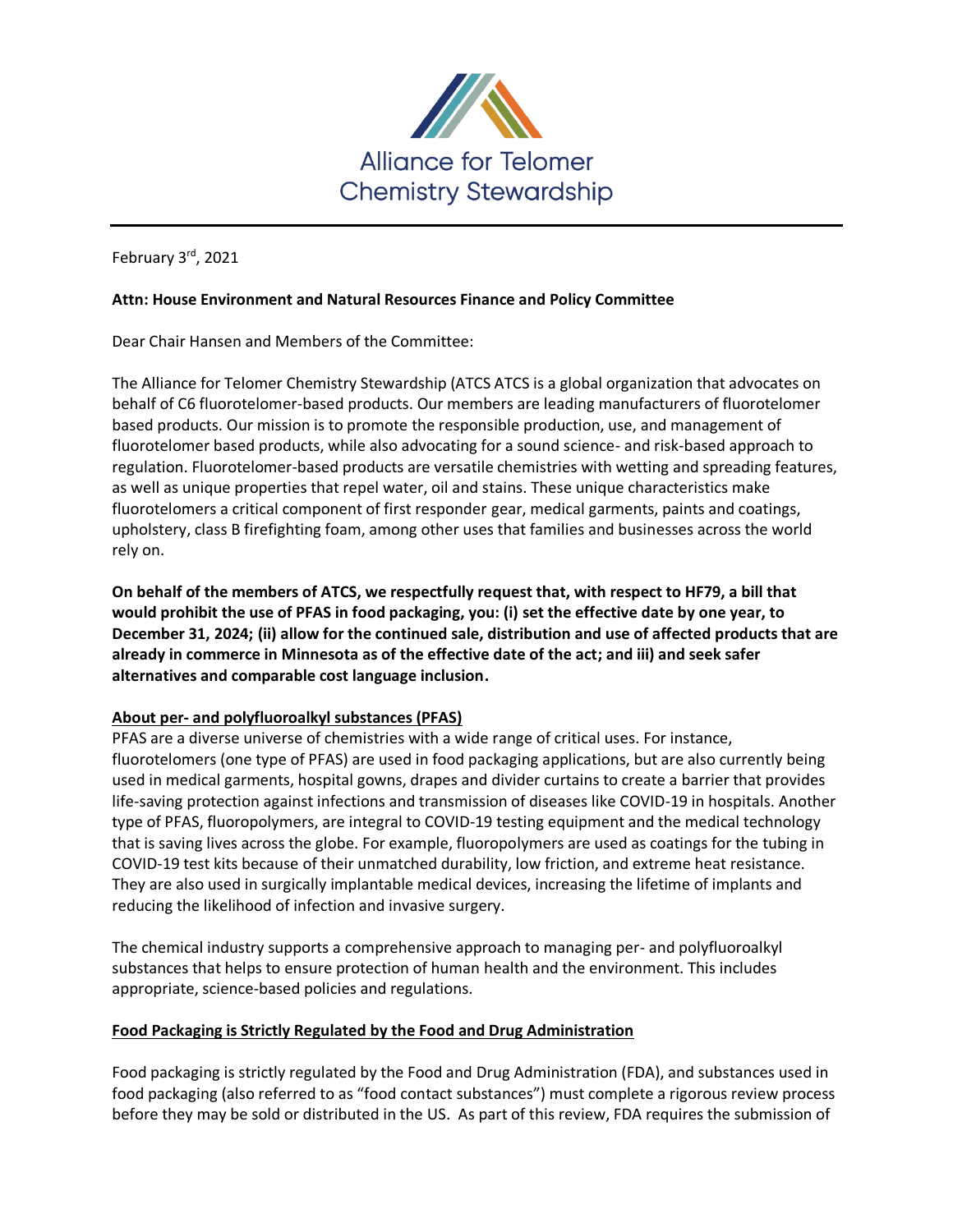extensive information on the food contact substance itself, as well as any potential impurities or degradation products, thus, the PFAS compounds currently authorized for use in food packaging in the US are supported by a robust body of scientific data that has been comprehensively reviewed by FDA.<sup>1</sup>

Because of recent increased attention to the family of PFAS and the use of certain PFAS chemistries in food packaging, FDA has undertaken a reassessment of these applications (see [https://www.fda.gov/food/chemicals/and-polyfluoroalkyl-substances-pfas\)](https://www.fda.gov/food/chemicals/and-polyfluoroalkyl-substances-pfas). In connection with this reassessment, manufacturers of the majority of PFAS products used in fiber-based food packaging agreed to a voluntary phase-out leading to the discontinuation of sales these products for use in food packaging as of January 1, 2024. As reflected in its announcement of this agreement, FDA concluded that this phase-out period is needed to avoid unnecessary food supply chain and market disruptions.

## **The effective date of the bill should be extended to avoid hardship and disruption**

Over the past few years, food manufacturers and the food packaging industry have faced intensifying pressures to "de-select" the use of PFAS. Because of these intensifying deselection pressures, various segments of the food packaging industry have been searching for acceptable alternatives to PFAS products. This search has revealed that for some types of food packaging, the process of identifying and qualifying suitable alternatives is normally a multi-year endeavor. However, the COVID-19 pandemic is adding substantially to this timeline. In particular, many mills and packaging converters are operating at limited capacity and not engaging in research and development activities at this time. They are also not allowing external visitors into their facilities, which is a further impediment to identifying and evaluating potential PFAS alternatives.

In addition, as a result of the pandemic the food service industry now relies on takeout and delivery for its survival, and this will likely continue until the COVID-19 pandemic is largely under control in the US, most likely when vaccinations have been widely administered. These modified services depend heavily on PFAS products including, in particular, molded fiber takeout containers and disposable tableware (e.g. disposable plates). As a result, food service establishments in Minnesota must make a substantial portion of their income through takeout or delivery service, and this trend is likely to continue for the foreseeable future. Thus, because of the COVID-19 pandemic, takeout and delivery have become an economic lifeline for the food service industry, and takeout packaging and service ware made using PFAS chemistry have become essential survival tools for these businesses. It is unrealistic to expect that, in the midst of this massive disruption, affected businesses will have the resources to identify and evaluate new packaging solutions and secure new supply chains for those vital solutions.<sup>2</sup>

 $\overline{a}$ 

<sup>1</sup> The majority of PFAS used in paper-based food packaging (short-chain fluorotelomer-based side-chain polymers) are polymers that are not bioavailable; therefore, their hazards are characterized by their potential breakdown products, including perfluorohexanoic acid (PFHxA). PFHxA is well studied with a robust body of data demonstrating it does not present a significant risk to human health or the environment. PFHxA is not carcinogenic, mutagenic, or genotoxic, and not an endocrine disruptor. PFHxA is also not a reproductive or developmental toxicant. In addition, detections of PFHxA in the environment and humans are extremely low. Some environmental and biomonitoring programs stopped testing for PFHxA because it was not being detected. This includes the Centers for Disease Control's nationwide biomonitoring program – National Health and Nutrition Examination Survey (NHANES).

<sup>&</sup>lt;sup>2</sup> In addition, public health authorities including the Centers for Disease Control and Prevention (CDC) are recommending that, to slow the spread of SARS-CoV-2, restaurants utilize disposable, single-use dishes for the foreseeable future. For example, the CDC's Interim Guidance for Restaurants and Bars recommends that restaurants "[u]se disposable food service items (utensils, dishes)" upon reopening. Increased reliance on disposable plates for public health reasons will likely persist until such time as the COVID-19 pandemic is